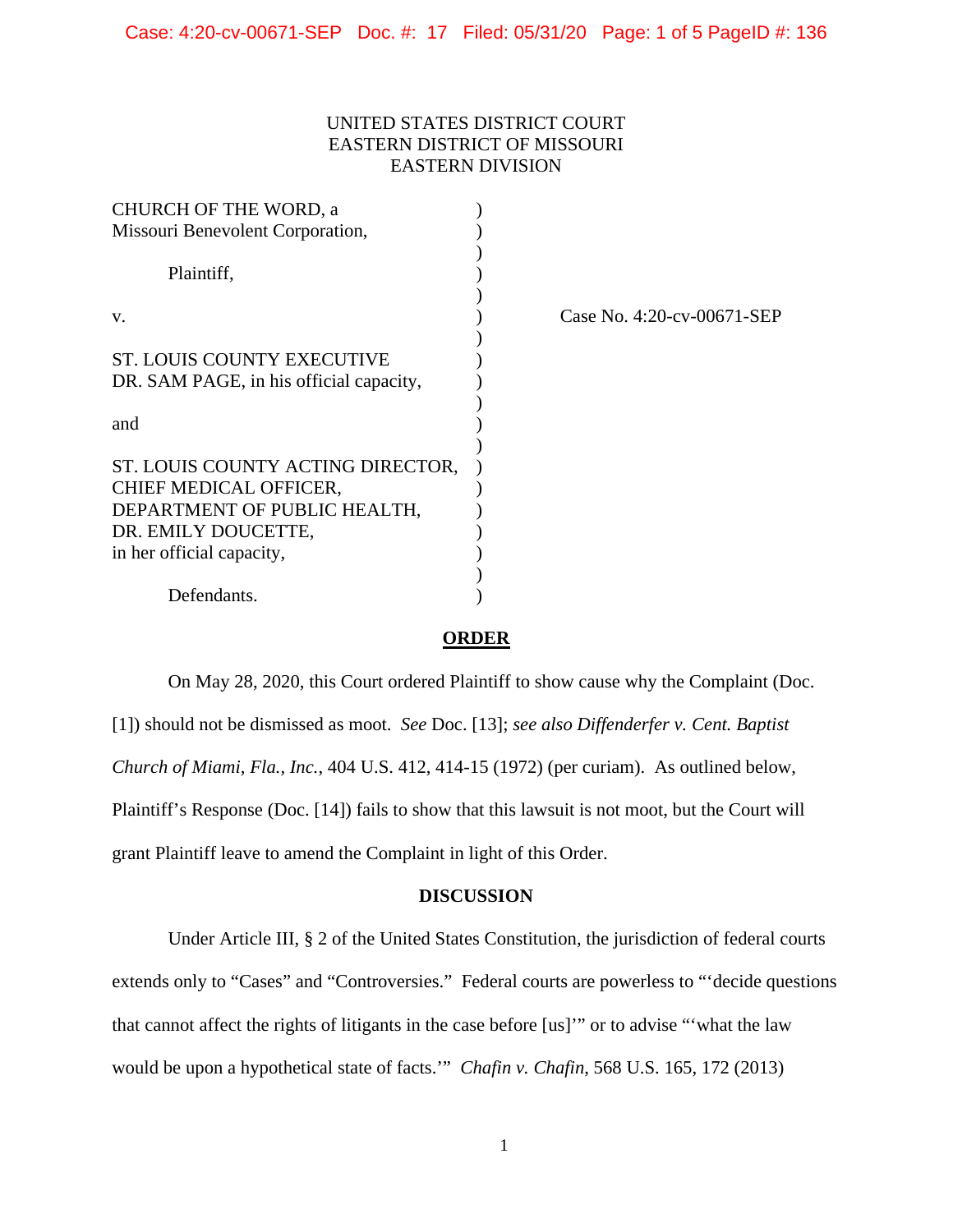### Case: 4:20-cv-00671-SEP Doc. #: 17 Filed: 05/31/20 Page: 2 of 5 PageID #: 137

(quoting *Lewis v. Continental Bank Corp.*, 494 U.S. 472, 477 (1990)). As such, "[t]o invoke the jurisdiction of a federal court, a litigant must have suffered, or be threatened with, an actual injury traceable to the defendant and likely to be redressed by a favorable judicial decision." *Lewis,* 494 U.S. at 477.

One corollary of the "case and controversy" requirement is the doctrine of "mootness," which dictates that federal courts "do not have jurisdiction over cases in which due to the passage of time or a change in circumstance, the issues presented . . . will no longer be 'live' or the parties will no longer have a legally cognizable interest in the outcome of the litigation." *McCarthy v. Ozark Sch. Dist.*, 359 F.3d 1029, 1035 (8th Cir. 2004) (internal quotation marks and citation omitted)). *See, e.g.*, *New York State Rifle & Pistol Ass'n, Inc. v. City of New York, New York*, 140 S. Ct. 1525, 1526 (2020) (declining to consider a claim that had become moot).

This Court's Order to Show Cause asked whether Plaintiff's Complaint is moot and therefore outside of this Court's jurisdiction. In response, Plaintiff argues that this lawsuit is not moot because "Plaintiff still is suffering irreparable injury." Doc. [14] at 2. In the alternative, Plaintiff argues that the Complaint should qualify for exceptions to the mootness doctrine for conduct that is voluntarily discontinued and offenses that are capable of repetition but evade review. *Id.* at 3-6.

## **I. Plaintiff has not shown that it still has a legally cognizable interest in the outcome of the litigation.**

Plaintiff filed its lawsuit seeking injunctive relief from St. Louis County's April 20, 2020, Stay-at-Home Order<sup>[1](#page-1-0)</sup> two days *after* that Order had been superseded, and twelve days after the

<span id="page-1-0"></span><sup>&</sup>lt;sup>1</sup> St. Louis County Department of Public Health 2019 Novel Coronavirus ("COVID-19") Extension and Amendment of Stay at Home Order (April 20, 2020), [https://stlcorona.com/dr-pages-messages/public](https://stlcorona.com/dr-pages-messages/public-health-orders/director-of-public-health-extension-and-amendment-of-stay-at-home-order/)[health-orders/director-of-public-health-extension-and-amendment-of-stay-at-home-order/.](https://stlcorona.com/dr-pages-messages/public-health-orders/director-of-public-health-extension-and-amendment-of-stay-at-home-order/)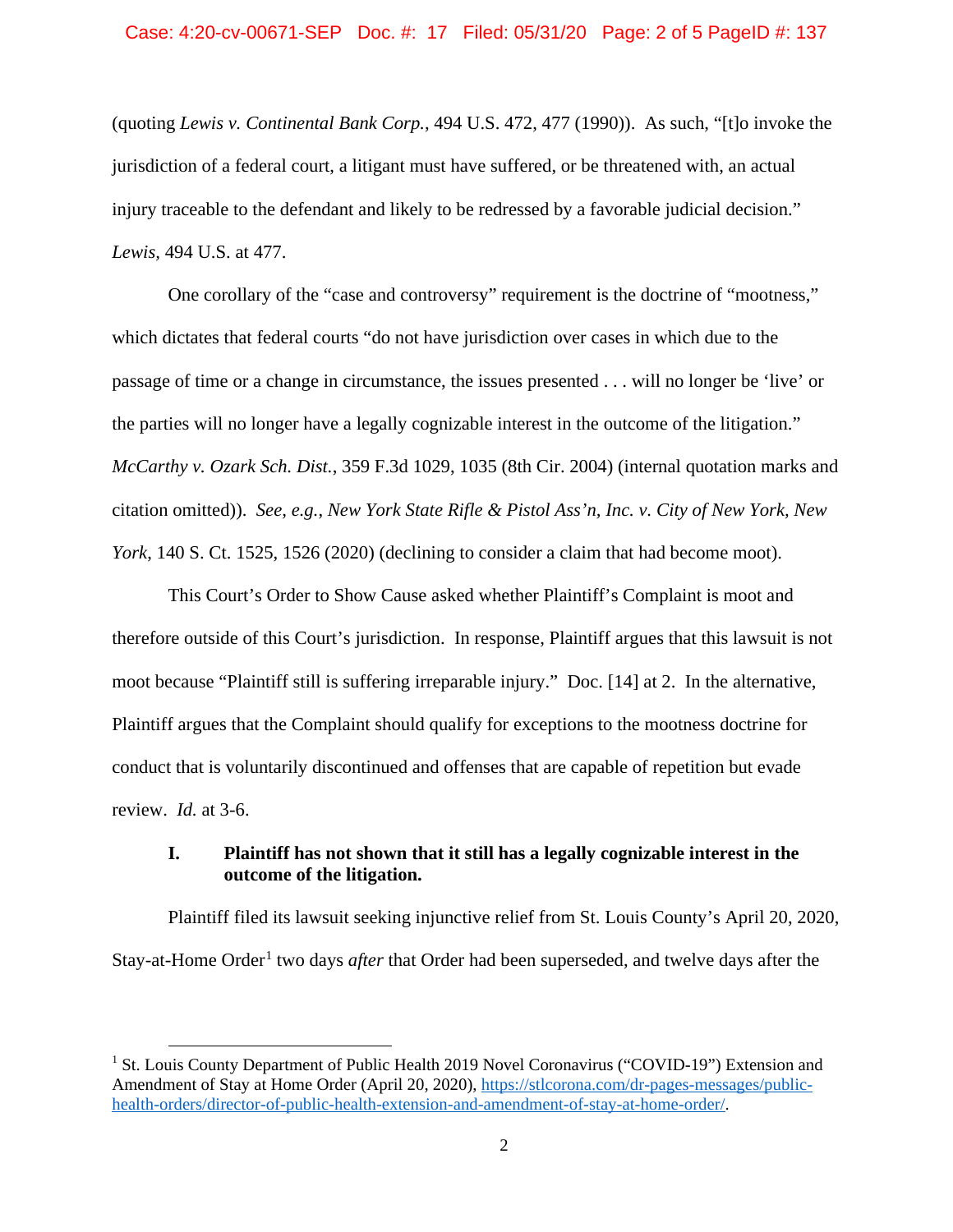### Case: 4:20-cv-00671-SEP Doc. #: 17 Filed: 05/31/20 Page: 3 of 5 PageID #: 138

County had enacted the superseding law. *See* Doc. [12-1] (establishing new rules to take effect on May 18, 2020, and stating that it "replaces" the Stay-at-Home Order dated April 20, 2020) ("New Guidelines"). Plaintiff does not contest that chronology. Neither does Plaintiff provide any explanation of how the Court might nonetheless provide Plaintiff with meaningful relief. *See O'Shea v. Littleton*, 414 U.S. 488, 495-96 (1974) ("Past exposure to illegal conduct does not in itself show a present case or controversy regarding injunctive relief . . . if unaccompanied by any continuing, present adverse effects.").

Plaintiff claims that there are "ongoing violations of Plaintiff's First Amendment Rights." Doc. [14] at 2. If credibly substantiated, such violations would, of course, be of paramount concern to this Court. Plaintiff is correct that "[t]he loss of First Amendment Freedoms, for even minimal periods of time, unquestionably constitutes irreparable injury." *Elrod v. Burns*, 427 U.S. 347, 373-74 (1976). But in *Elrod*, the Supreme Court enunciated that principle immediately after determining that "First Amendment interests were either threatened or in fact being impaired at the time relief was sought." *Id.* at 373. There has been no such showing here. Plaintiff's Response is silent as to *how* its First Amendment rights are "threatened or in fact being impaired" by the obsolete Stay-at-Home Order. *Id.* The Court is therefore at a loss as to how enjoining the Order might redress any such injury.

Plaintiff also argues that its claims for damages and attorney's fees "standing alone, insulate the Complaint from dismissal on mootness grounds," but that is not the case. Doc. [14] at 2. Under Eighth Circuit precedent, a request for nominal damages does not give Plaintiff standing to "revive an otherwise moot claim against 'a regime no longer in existence.'" *Phelps-Roper v. City of Manchester, Mo.*, 697 F.3d 678, 687 (8th Cir. 2012) (quoting *Morrison v. Bd. of Educ. of Boyd Cty.*, 521 F.3d 602, 611 (6th Cir. 2008)). Allowing this case to proceed to

3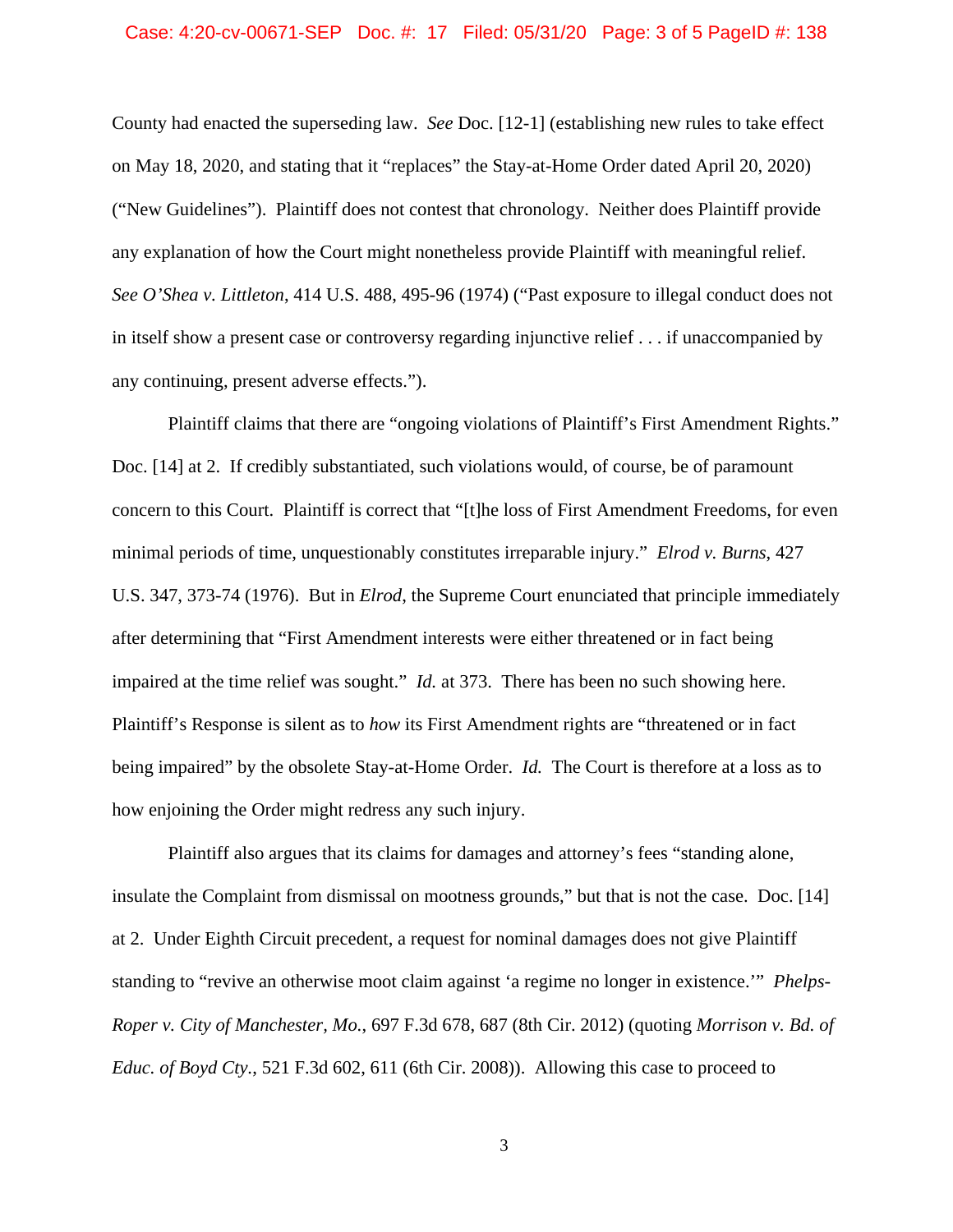### Case: 4:20-cv-00671-SEP Doc. #: 17 Filed: 05/31/20 Page: 4 of 5 PageID #: 139

"determine the constitutionality of an abandoned policy" in the hope of obtaining unspecified nominal damages "vindicates no interest and trivializes the important business of the federal courts." *Morrison*, 521 F.3d at 611. Similarly, "[a] potential right to attorney fees alone [is] insufficient to keep this controversy alive." *Advantage Media, L.L.C. v. City of Eden Prairie*, 456 F.3d 793, 803 n.5 (8th Cir. 2006).

Plaintiff has thus failed to demonstrate that it still has "a legally cognizable interest in the outcome of the litigation" despite the fact that the law it seeks to enjoin is no longer in effect. *McCarthy*, 359 F.3d at 1035.

# **II. Mootness exceptions do not apply to a lawsuit that was already moot at the time of filing.**

Because the Complaint did not present a justiciable controversary at the time of filing, Plaintiff cannot rely on the "voluntary cessation" or "capable of repetition yet evading review" doctrines to manufacture one. *See Already, LLC v. Nike, Inc.*, 568 U.S. 85, 96 (2013) (The "voluntary cessation" doctrine does not "allow[] the plaintiff to rely on theories of Article III injury that would fail to establish standing in the first place."); *Renne v. Geary*, 501 U.S. 312, 320 (1991) ("[T]he mootness exception for disputes capable of repetition yet evading review . . . will not revive a dispute which became moot before the action commenced.").

In any case, Plaintiff has provided no reason to believe that Defendants will reinstate the April 20, 2020, Stay-at-Home Order. In fact, Plaintiff accuses Defendants of unpredictability and warns that the future will bring "more or different restrictions." Doc. [14] at 3. And Plaintiff has "shown that [it] likely [is] capable of challenging any further change to the present ordinance." *Phelps-Roper*, 697 F.3d at 687. *See also Epp v. Kerrey*, 964 F.2d 754, 755 (8th Cir. 1992) (finding mootness where "[t]here [was] no evidence . . . that the State intend[ed] to reenact the repealed statute, nor that any such legislative action could 'evade review.'").